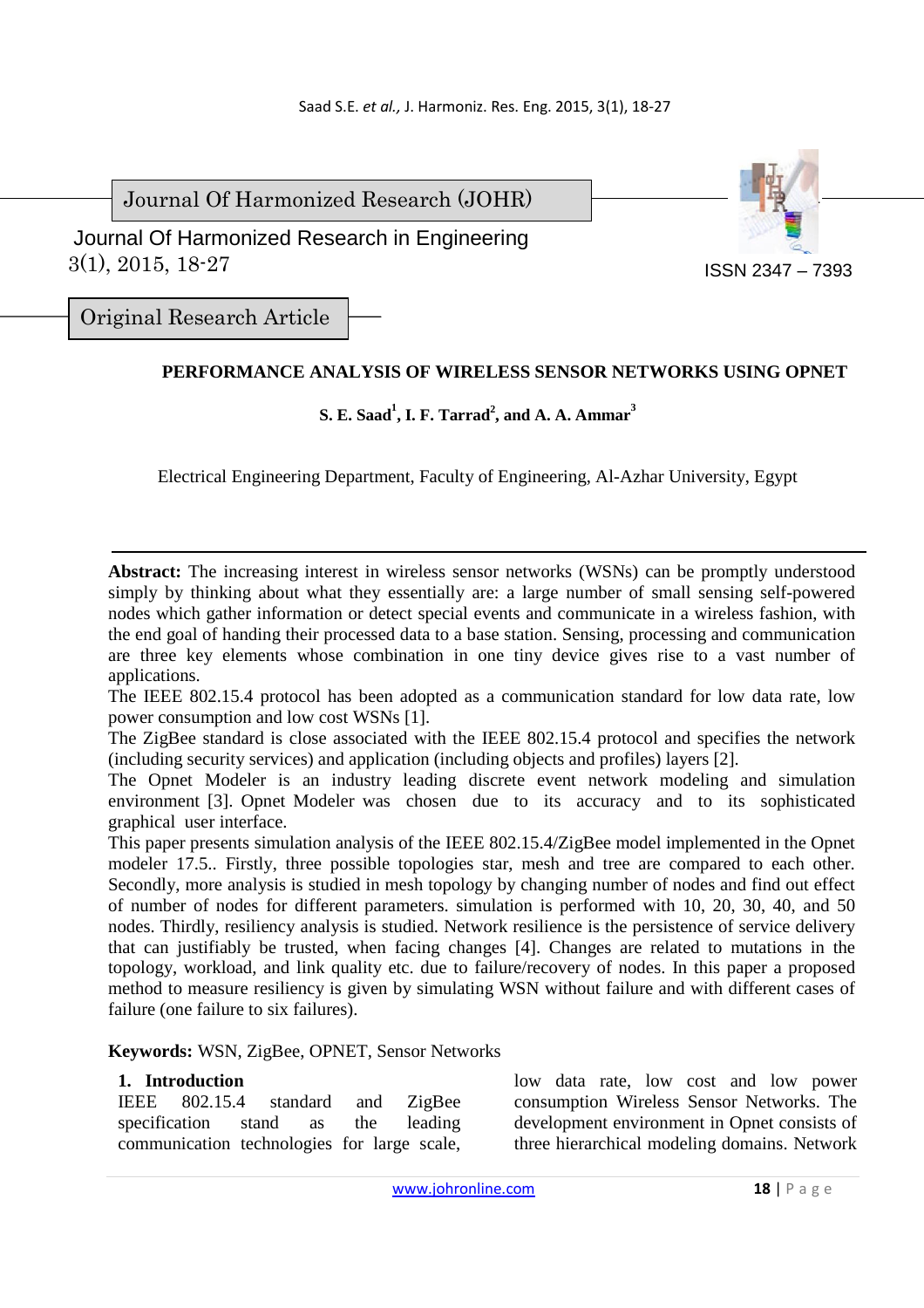domain describes network topology in terms of nodes and links. Internal architecture of a node is described in the node domain. Within the process domain, the behavior of a node is defined using state transition diagrams. Operations performed in each state or transitions are described in embedded C/C++ code blocks. Zigbee is supported only Non-Beacon mode & Beacon enabled mode is placeholder in this model.

There are three types of Zigbee devices. ZigBee Coordinator (ZC), ZigBee Router (ZR) and ZigBee End Device (ZED). ZC One for each ZigBee Network initiates and configures Network formation; Acts as an IEEE 802.15.4 Personal Area Network (PAN) Coordinator; Acts as ZR once the network is formed; a Full Functional Device (FFD) implements the full protocol stack.

ZR participates in multi-hop routing of messages in mesh and Cluster-Tree networks; implements the full protocol stack. ZED does not allow other devices to associate with it; does not participate in routing; It is just a sensor/actuator node. ZED acts as an IEEE 802.15.4 PAN end device. This is named a Reduced Functional Device (RFD).

Current and potential applications of the WSNs include: military sensing, physical security, air traffic control, traffic surveillance, video surveillance, industrial and manufacturing, automation, building and structures monitoring, environment monitoring, and distributed robotics [5]. Importance of ZigBee in the future of computer and communication technology from the points of protocol stacks size and power consumption has been discussed [6]. Different topologies for deploying WSNs in precision agriculture cluster-tree, mesh, and grid have been compared [7].

The performance parameters for the Zigbee star wireless network and mesh network have been compared by using Network Simulator-2 (NS-2) [8]. A measurement and analysis of the impact of failures in a ZigBee cluster-tree topology WSN has been presented [9].

A simulation study to analyze the effects of behavior of a mobile ZigBee node passing through the radius of multiple PANs has been analyzed [10]. The impact of number of nodes in throughput, end to end delay, and utilization has been analyzed [11]. Topology used is star topology. A number of performance measures of the IEEE 802.15.4 protocol have been discussed only for star topology using OMNeT++ simulator [12]. Performance of WPAN ZigBee IEEE 802.15.4 has been analyzed in detail with the help of three different topologies, namely; cluster-tree, mesh, and, star [13].

The rest of this paper is organized as follows; the next section presents examination of topological features of WSNs. Section 3 shows how the number of nodes impacts the different parameters. Resiliency assessment of WSNs is presented in section 4. Finally, conclusions are discussed in section 5.

### **2. Comparison of Star, Mesh and Cluster Tree Topologies**

In this section, three possible topologies (Star, Mesh and Cluster Tree) are compared to each other. The focus of the study of this simulation is on the following values captured from global statistics (throughput, MAC Data traffic sent, and MAC Data traffic received).

The simulated network contains only one ZigBee Coordinator (ZC), Six ZigBee Routers (ZR) and nine ZigBee End Devises (ZED) as shown in figure 1. Three topologies are identical.



Figure 1: Network Structure for Star, Mesh and Cluster Tree Topologies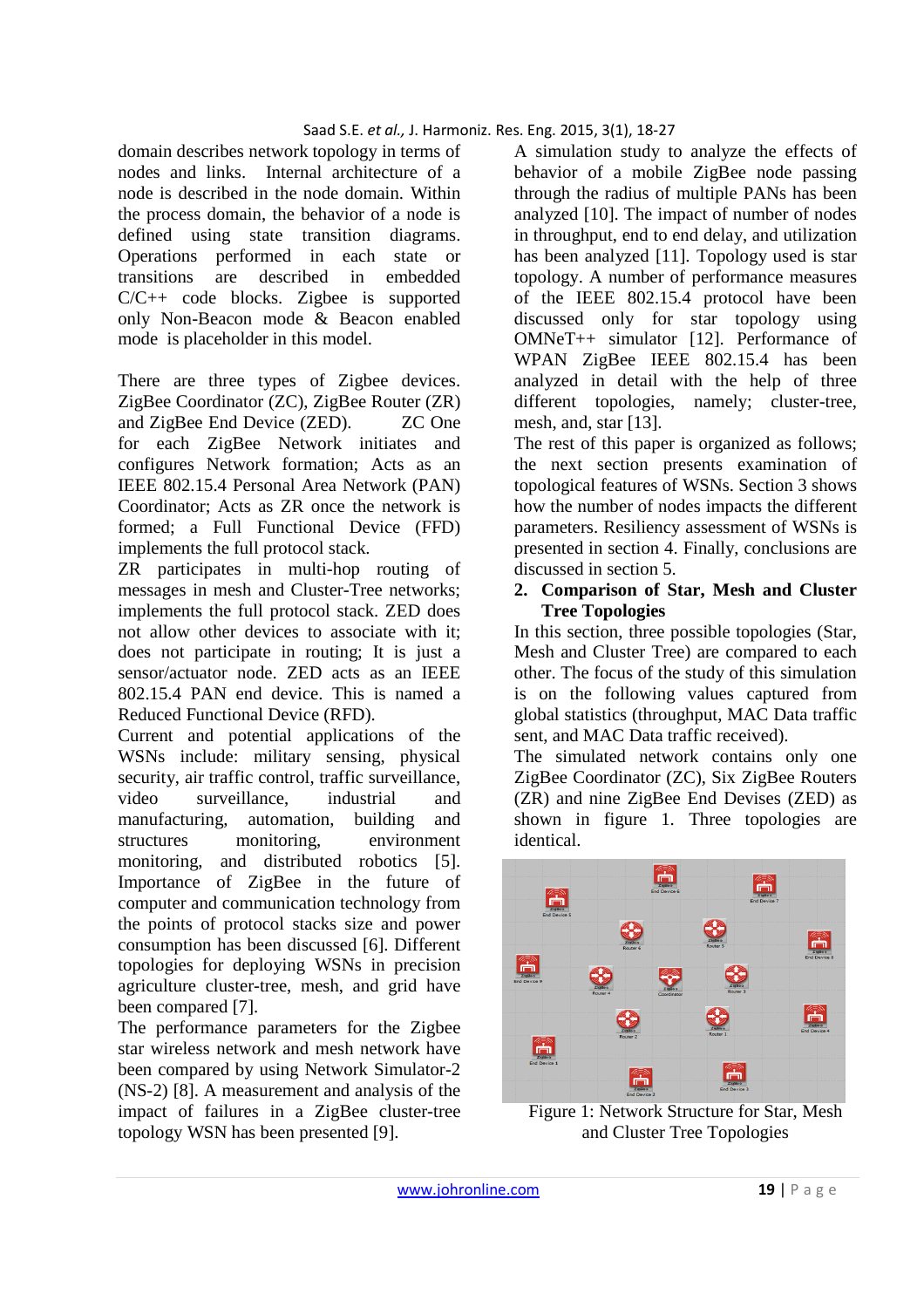### **2.1 Simulation Parameters**

The Physical layer parameters used are data rate = 250 Kbps, receiver sensitivity =  $-85$  dB, transmission band at 2.4GHz and transmission power =  $0.05$  W. Table 1 shows application layer parameters used. Parameters used in this simulation are the same as the parameters used in [13].

|                               | <b>Application Traffic</b> |                                 |                       |                      |                     |                           |  |
|-------------------------------|----------------------------|---------------------------------|-----------------------|----------------------|---------------------|---------------------------|--|
| Parameters                    | Node                       | Packet<br>Inter-arrival<br>Time | Packet<br><b>Size</b> | Start time           | <b>Stop</b><br>time | Destination               |  |
| Cluster-                      | <b>PAN</b><br>Coordinator  | Constant(1.0)                   | Constant<br>(1024)    | Uniform<br>(20,21)   | Infinity            | All ZCs and<br><b>ZRs</b> |  |
| Tree<br><b>Network</b>        | Router                     | Constant(1.0)                   | Constant<br>(1024)    | Uniform<br>(20,21)   | Infinity            | All ZCs and<br><b>ZRs</b> |  |
|                               | <b>End Device</b>          | Exponential<br>(1.0)            | Exponential<br>1024   | Exponential<br>(1.0) | Infinity            | <b>ZRs</b>                |  |
| Mesh<br><b>Network</b>        | <b>PAN</b><br>Coordinator  | Constant(1.0)                   | Constant<br>(1024)    | Uniform<br>(20,21)   | Infinity            | All ZCs and<br><b>ZRs</b> |  |
|                               | Router                     | Constant(1.0)                   | Constant<br>(1024)    | Uniform<br>(20,21)   | Infinity            | All ZCs and<br><b>ZRs</b> |  |
|                               | <b>End Device</b>          | Exponential<br>(1.0)            | Exponential<br>1024   | Exponential<br>(1.0) | Infinity            | Parent                    |  |
|                               | PAN<br>Coordinator         | Constant<br>(1.0)               | Constant<br>(1024)    | Uniform<br>(20,21)   | Infinity            | All ZCs and<br><b>ZRs</b> |  |
| <b>Star</b><br><b>Network</b> | Router                     | Constant<br>(1.0)               | Constant<br>(1024)    | Uniform<br>(20,21)   | Infinity            | Coordinator               |  |
|                               | <b>End Device</b>          | Exponential<br>(1.0)            | Exponential<br>1024   | Exponential<br>(1.0) | Infinity            | Coordinator               |  |

|  | Table 1: Application Traffic Parameters |  |
|--|-----------------------------------------|--|

In the following the previous work presented in [13] is examined.

#### **2.2 Results of Previous Work**

In this section the results obtained by the simulation of previous work is presented by using OPNET 17.5 simulator but the previous work was presented by using OPNET 14.5. However, Throughput, data traffic sent and data traffic received of the proposed networks in [13] as shown in figure 2, figure 3 and figure 4 respectively, from figures the

#### **For Correspondence:**

s.elsayed8585@gmail.com Received on: September 2014 Accepted after revision: January 2015 Downloaded from: www.johronline.com results are the same.



Figure 2: Throughput (bits/sec)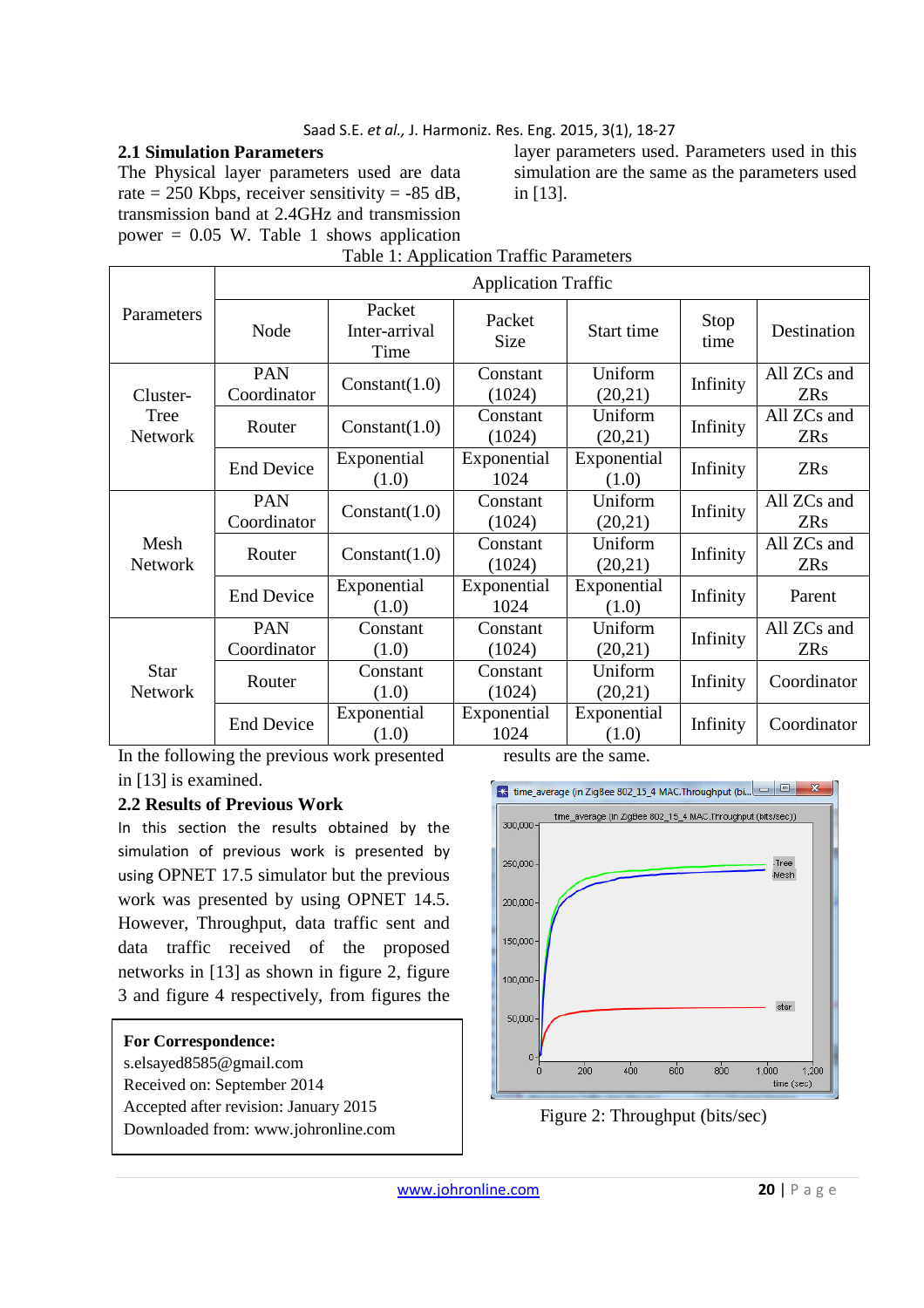#### Saad S.E. *et al.,* J. Harmoniz. Res. Eng. 2015, 3(1), 18-27



Figure 3: MAC. Data Traffic Sent (bits/sec) The throughput data traffic sent and data traffic received is the maximum for cluster topology. Figures also show that throughput is the minimum in case of star topology.





# **2.3 Results of Star, Mesh and Cluster Tree Topologies Simulation**

It is stated that three topologies star, mesh and cluster tree have been constructed with equal number of ZCs, ZRs and ZEDs. Different parametric results (Throughput, Traffic sent, and Traffic received) have been explained here that show the impact of performance on different topologies.

### **2.3.1 Throughput**

Represents the total number of bits (in bits/sec) forwarded from 802.15.4 MAC to higher layers in all WPAN nodes of the network. Figure 5 shows that throughput in tree topology is more than mesh and star topologies. Because tree has seven fully functional devices where each cluster is managed separately by PAN routers and then joined with PAN coordinator which reduces the number of collisions and retransmissions.

## **2.3.2 Data Traffic Sent**

Traffic transmitted by all the 802.15.4 MACs in the network in bits/sec. Figure 6 shows the traffic sent for all topologies. This results show that traffic sent is the maximum for cluster-tree topology. Because it uses ZC and ZRs which manages their own routing tables which are used in traffic generations. Lower collision and packet drop rate leads to high traffic sent for tree topology. This graph also shows that traffic sent for star is minimum due to one ZC there are more collision and retransmissions.



Figure 5: Throughput (bits/sec)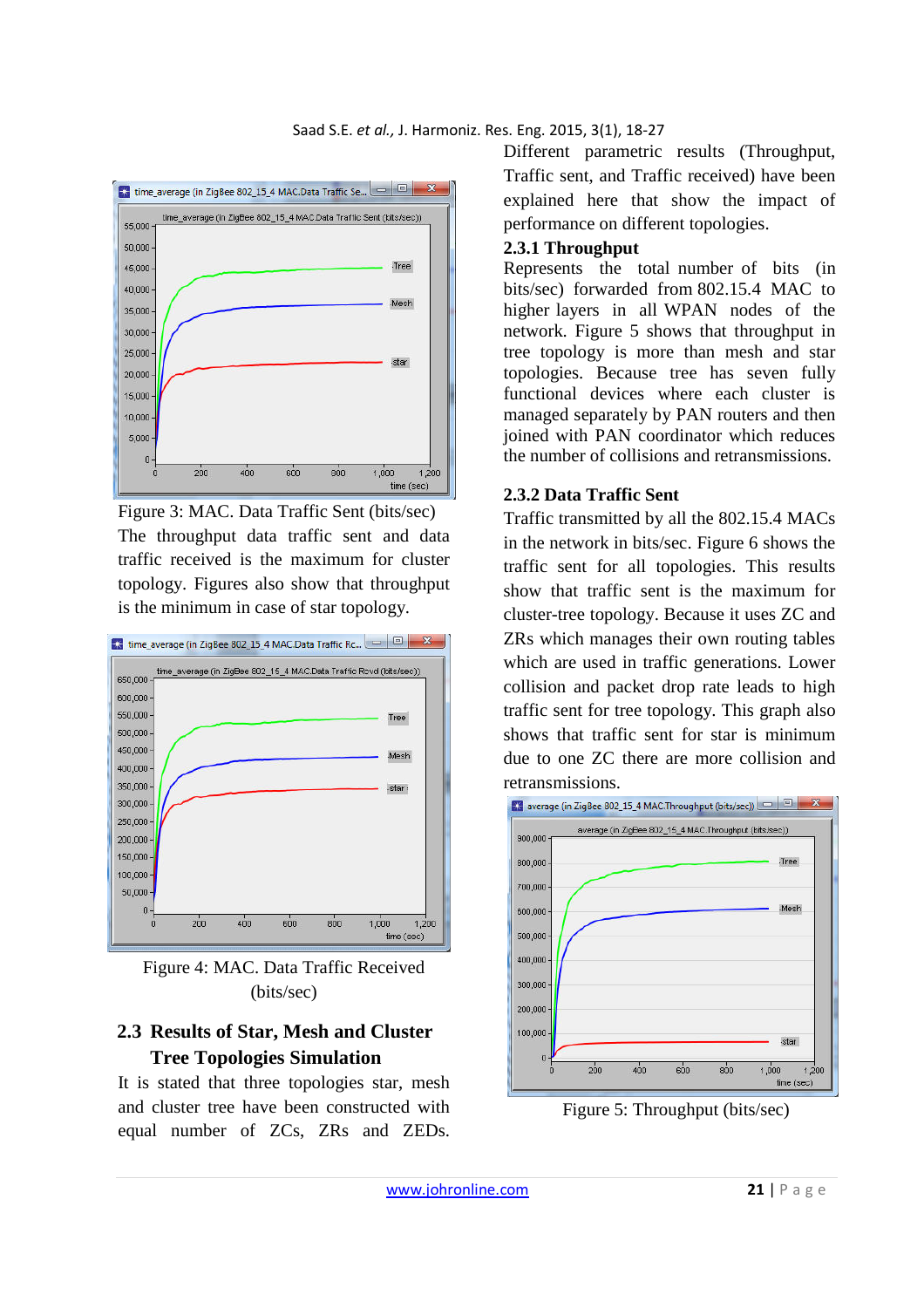



Figure 6: MAC. Data Traffic Sent (bits/sec)

## **2.3.3 Data Traffic Received**

Represents the total traffic successfully received by the MAC from the physical layer in bits/sec. Figure 7 shows that the traffic received is maximum for Cluster-Tree topology because ZEDs communicate through ZCs and ZRs which leads to less collision and less packet drop and results to



Figure 7: MAC. Data Traffic Received (bits/sec)

This figure also shows that traffic received is the minimum in case of star topology because it has only one PAN coordinator ZC and all other devices act as end devices ZEDs. Results show that the star topology may not be adequate for traditional WSNs for two reasons. First, the sensor node selected as a ZC will get its battery resources rapidly ruined. Second, the coverage of an IEEE 802.15.4/ZigBee cluster is very limited while addressing a large-scale WSN, leading to a scalability problem. The mesh topology enables enhanced networking flexibility, but it induces additional complexity for providing end-to-end connectivity between all nodes in the network. In contrast with the star topology, the mesh topology is more power-efficient and the battery resource usage is fairer, since the communication process does not rely on one particular node. The results show that throughput, data traffic received, and data traffic sent is more efficient and best suited in case of tree topology compares to mesh and star topologies. The summarized results are given in table 2.

# **2.4 Comparison Between Proposed Network and Previous Work**

Number of nodes used in this paper is the same as number of nodes used in [13]. The network is formed by one ZigBee coordinator, six ZigBee routers and nine end device nodes, but in [13] the network is formed by one ZigBee coordinator, three ZigBee routers and twelve end device nodes. Results show that the number of routers increases, the throughput, data traffic sent and data traffic received also increased in the case of tree and mesh topology.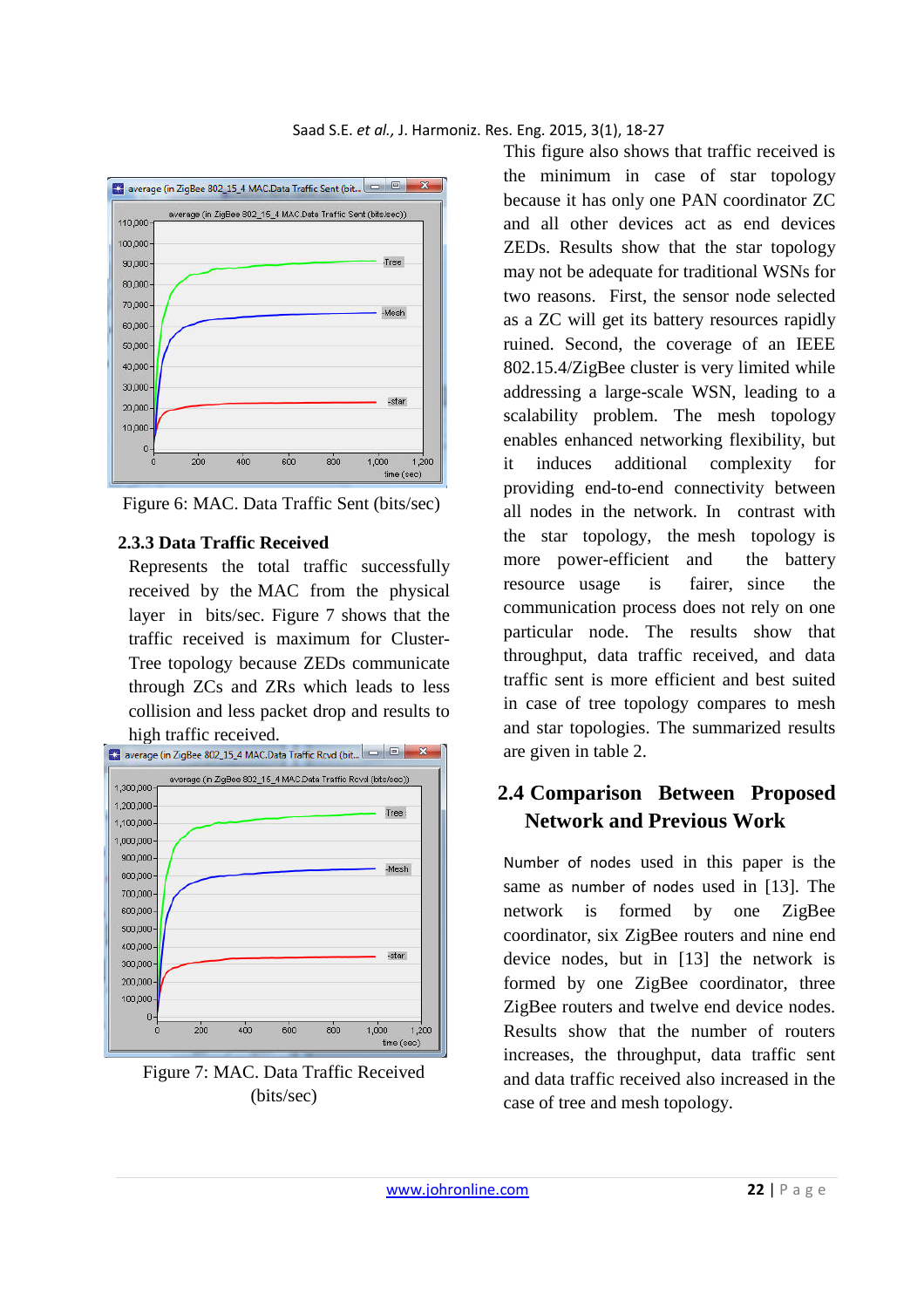|                                   | Reference [13]  |         |             | <b>Simulation Results</b> |         |             |
|-----------------------------------|-----------------|---------|-------------|---------------------------|---------|-------------|
| Comparisons                       | Cluster<br>Tree | Mesh    | <b>Star</b> | Cluster<br>Tree           | Mesh    | <b>Star</b> |
| Throughput<br>(Kbps)              | 295.632         | 287.046 | 87.046      | 818.971                   | 624.417 | 66.141      |
| <b>Traffic Sent</b><br>(Kbps)     | 51.083          | 40.732  | 28.186      | 92.744                    | 67.407  | 22.979      |
| <b>Traffic Received</b><br>(Kbps) | 631.428         | 501.736 | 351.460     | 1171.183                  | 855.659 | 344.687     |

 Saad S.E. *et al.,* J. Harmoniz. Res. Eng. 2015, 3(1), 18-27 Table 2: Comparisons of Cluster-Tree, Mesh and Star Topologies

Increasing number of fully function devices (routers) reduce the number of collisions and retransmissions. In the case of star topology all nodes work as RFD, So it is not affected by increasing of Routers.

#### **3. Effect of Number of Nodes on Network Performance**

Scalability is important issue in WSNs. Scalability to changes in size, density, and topology is important attributes, because sensor networks often operate in uncertain environments. Those changes in network size, node density, and topology should not affect the task and operation of the sensor network. Sensor network routing protocols should be scalable enough to respond to

events in the environment. In this paper, number of nodes will be changed and find out effect of number of nodes in throughput, MAC data traffic sent, and MAC data traffic received. The simulations are performed with 10, 20, 30, 40, and 50 nodes in addition to coordinator. The topology used is mesh topology. Network structure is shown in figure 8.

# **3.1Simulation Parameters for Mesh**

# **Topology**

Physical layer parameters are similar to the parameters used in star, mesh and cluster-tree topologies. Table 3 shows application layer parameters used in this section.

|                        | <b>Application Traffic</b> |                                 |                       |                    |              |                                   |  |
|------------------------|----------------------------|---------------------------------|-----------------------|--------------------|--------------|-----------------------------------|--|
| <b>Parameters</b>      | Node                       | Packet<br>Inter-arrival<br>Time | Packet<br><b>Size</b> | Start time         | Stop<br>time | Destination                       |  |
| Mesh<br><b>Network</b> | <b>PAN</b><br>Coordinator  | Constant(1.0)                   | Constant<br>(1024)    | Uniform<br>(20,21) | Infinity     | All ZCs<br>and<br>ZR <sub>S</sub> |  |
|                        | Router                     | Constant(1.0)                   | Constant<br>(1024)    | Uniform<br>(20,21) | Infinity     | All ZCs<br>and<br>ZR <sub>S</sub> |  |
|                        | End Device                 | Constant(1.0)                   | Constant<br>(1024)    | Uniform<br>(20,21) | Infinity     | All ZCs<br>and<br>ZR <sub>S</sub> |  |

|  | Table 3: Application Traffic Parameters |  |
|--|-----------------------------------------|--|
|  |                                         |  |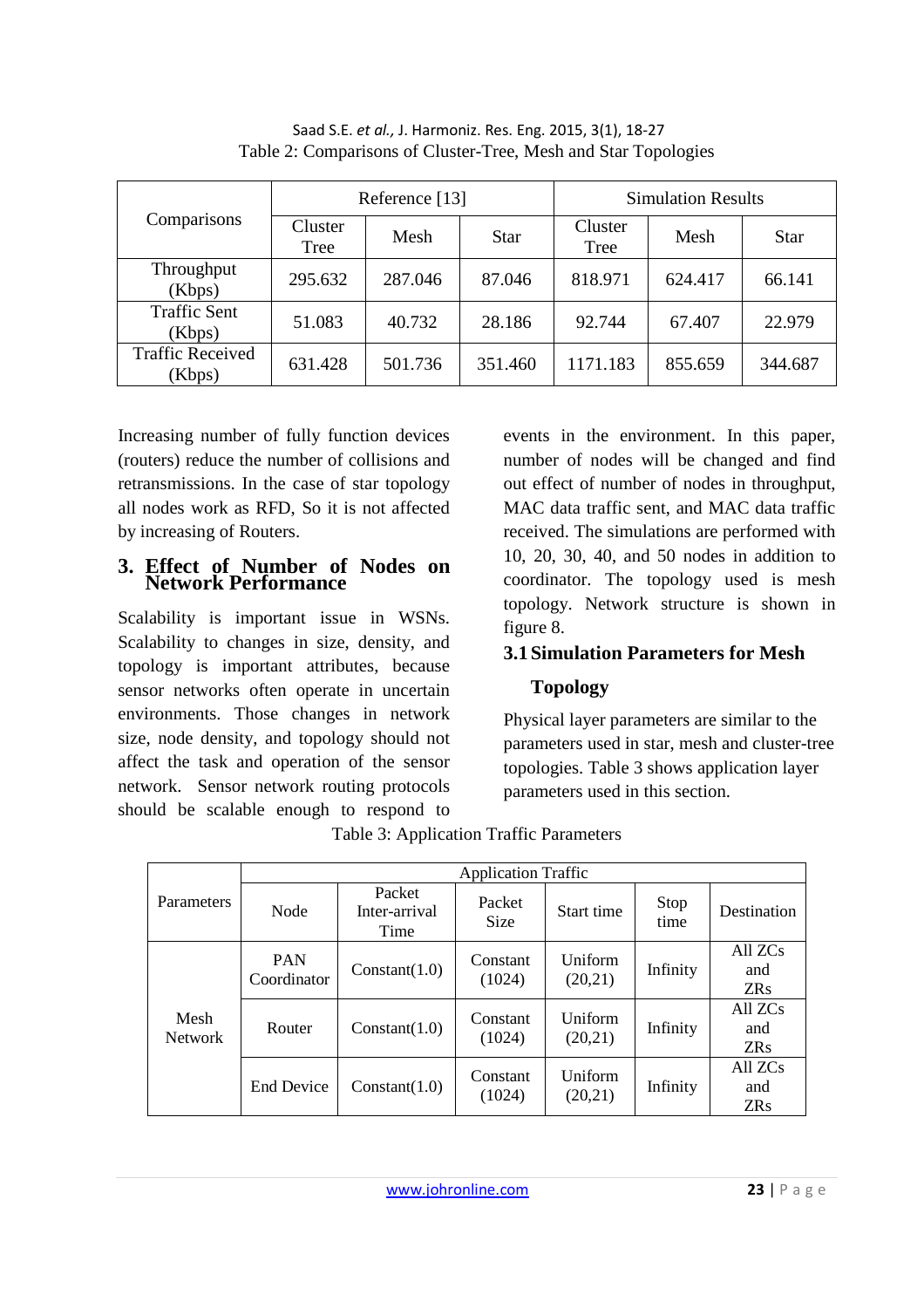#### Saad S.E. *et al.,* J. Harmoniz. Res. Eng. 2015, 3(1), 18-27

The focus of the study of this simulation is on the following values captured from global statistics (throughput, MAC data traffic sent, and MAC data traffic received).



 Figure 8: Network Structure for 10 Nodes Mesh Topology

#### **3.2 Results of Mesh Topology**

Impact of increasing number of nodes was analyzed in star network [11]. In this paper, the effect of increasing the number of nodes will be discussed for mesh topology.

At first, 10 nodes were placed around the coordinator then 20 nodes were placed and so on to 50 nodes.

 Figures 9, 10 and 11 show the throughput, data traffic sent and data traffic received respectively of the simulated network. Results show that, when the number of nodes is increasing the throughput, data traffic sent and data traffic received are also increasing.



Figure 9: Throughput (bits/sec)



#### Figure 10: MAC. Data Traffic Sent (Kbits/sec)



Figure 11: MAC. Data Traffic Received (Kbits/sec)

# **4. The Impact of ZigBee Device Failure on The Network Performance**

Resiliency assessment of WSNs plays a central role in raising the level of trust of WSNs for critical applications. WSNs are exposed to several faults due to wireless medium, limited energy budget they are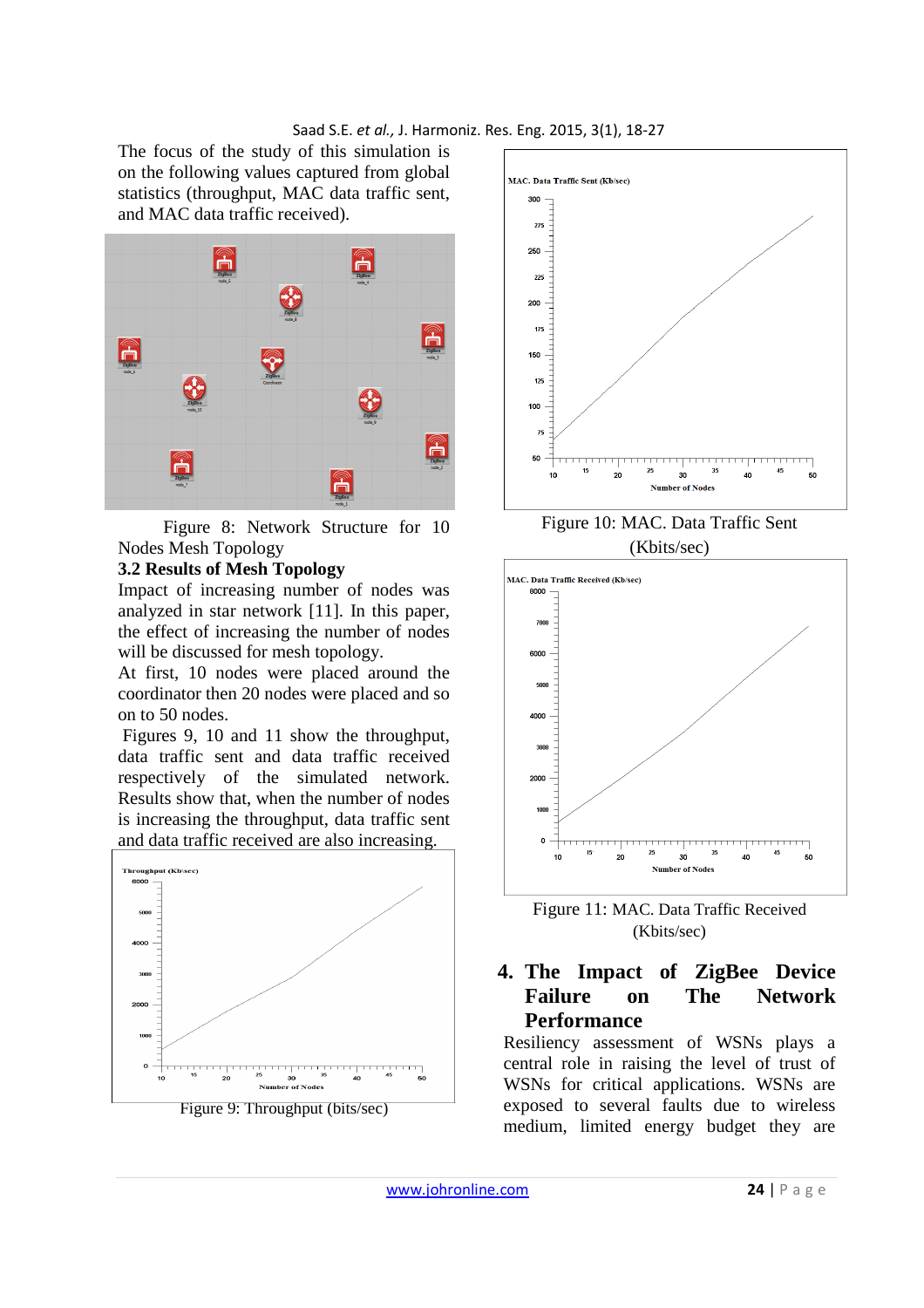equipped with, harsh environment, and cheap adopted hardware.

Anode failure in a WSN has the effect of modifying the system topology by the removal of a communication node and its corresponding links. Since a real WSN configuration is not generally a fully connected graph, successive failures may result in a disconnection of the system, namely a disconnection failure, and therefore prevent a set of nodes from reaching the sink the concept of connection resiliency is related to the WSN topology, i.e. the degree of path redundancy in the network. However, the service delivered by the WSN does not encompass only the connection, but also the computation, i.e., even when sensor nodes are potentially connected (a path exists between nodes and sink node), data losses can still occur.

The variation in the amount of useful data received by the sink due to disconnection failures that can be tolerated by the WSN depends on the application required.

### 4.1. **Proposed Method for Assessment Resiliency**

A ZigBee coordinator is responsible for initializing, maintaining, and controlling the network. A star network has a coordinator with devices directly connecting to the coordinator so; all nodes consider RFD. For tree and mesh networks, devices can communicate with each other in a multi-hop fashion. The impact of ZigBee device failure on the performance factors in tree topology has been presented [9]. So, this simulation proposes measurements method of resilience by simulating all failure cases in mesh topology. The network is formed by one ZigBee coordinator, six ZigBee routers and eight end device nodes as shown in figure 12.



Figure 12: Network Structure for Mesh Topology

The focus of the study of this simulation is on data delivery resiliency by finding out application traffic received, i.e. worst case was considered. Coordinator node failures are not considered, coordinator failure prevents the whole network from communicating. Router failure may block a part of the network and thus may be less critical than the coordinator failure. However, end device failure usually is not critical.

As shown in table 4. If one router fails, there are six cases possible. May be router 1 or router 2 or one of others is the failed router so, six cases was simulated and worst case of those was considered i.e. worst case from the point of throughput at minimum throughput, from the point of data traffic received or data traffic sent at minimum also.

If two routers fail, there are fifteen cases possible ( ${}^{6}C_{2} = 15$ ).

If three routers fail there are twenty cases possible ( ${}^{6}C_{3} = 20$ ). And so on as shown in table 4.

All possible cases are sixty three cases have been simulated.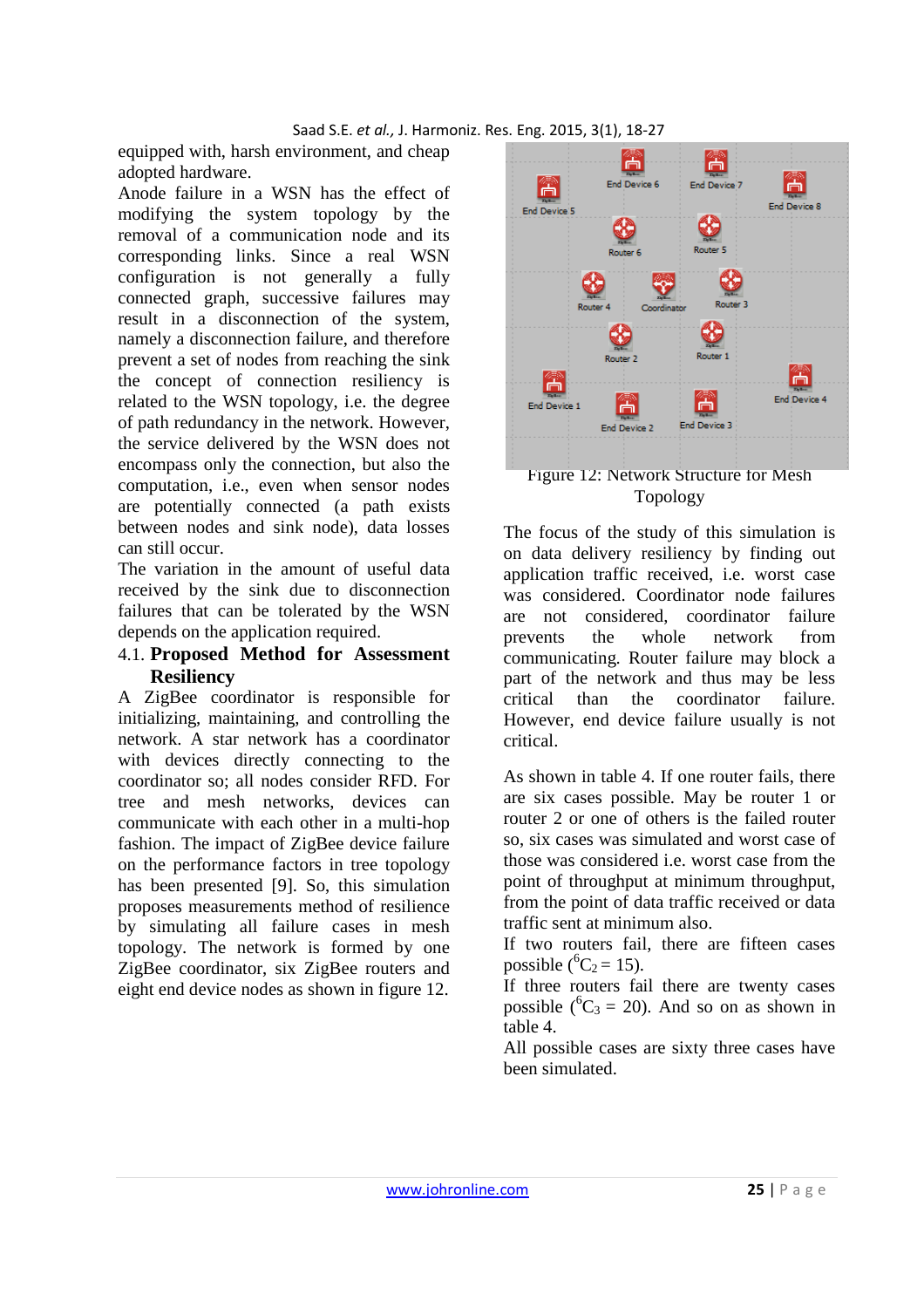| Table 4: Failure Cases              |       |
|-------------------------------------|-------|
| Number of failed Number of possible |       |
| routers                             | cases |
|                                     | 6     |
| 2                                   | 15    |
| 3                                   | 20    |
|                                     | 15    |
| $\overline{\mathcal{L}}$            | 6     |
|                                     |       |

Table 4: Failure Cases

The parameters used in this simulation are the same as the parameters used in [9] except, in this paper topology used is mesh and end device application traffic is all coordinators and routers.

### **4.2. Simulation Results**

In this section, the impact of router failure was measured by finding out application traffic received by the application layer in packets/sec. Application traffic received and application traffic received ratio are shown in figures 13,14.

To show impact of failure, measuring of packets received ratio from original case (without failure) to six failures (all routers failed). As the number of failed routers increases, the received traffic decreases. Results are summarized in table 5.

| Table 5: The Impact of ZigBee Device       |  |  |  |
|--------------------------------------------|--|--|--|
| Failure on the Network Performance Results |  |  |  |

| Number of<br>failed<br>routers | <b>Traffic Received</b><br>(Packets\sec) | Traffic<br>Received<br>ratio % |  |
|--------------------------------|------------------------------------------|--------------------------------|--|
| 0                              | 13.59                                    | 100 %                          |  |
| 1                              | 11.88                                    | 87.4 %                         |  |
| $\overline{2}$                 | 11.82                                    | 87 %                           |  |
| 3                              | 10.70                                    | 78.7%                          |  |
| 4                              | 7.85                                     | 57.8%                          |  |
| 5                              | 4.87                                     | 35.8 %                         |  |
| 6                              | 1.96                                     | 14.4 %                         |  |



Figure 13: Average Packet Received



Figure 14: Received Packet Ratio